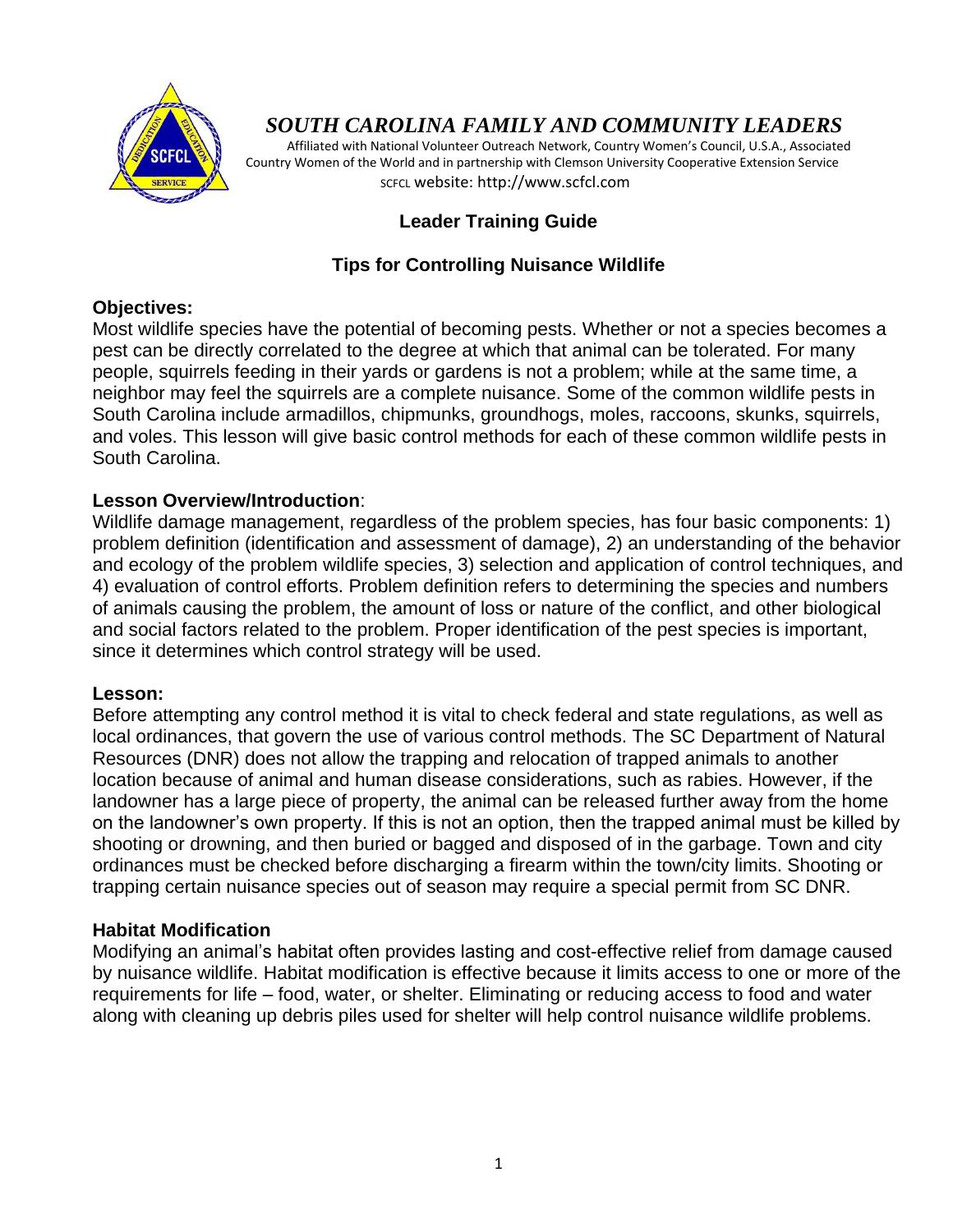# **Habitat Modification with Grub Control**

Managing the beetle larvae (grubs) in the lawn, which may be fed upon by armadillos, moles, raccoons, and skunks, is an effective method of habitat modification. There are many brands of grub killers sold in a granular form that can be spread over the lawn and watered in. The most efficient time to treat is during early July when the grubs are small and close to the surface. Grub treatments that contain contact insecticides will last about 2 weeks. Grub treatments specifically containing the insecticide imidacloprid may be applied to the lawn during May. These imidacloprid products are systemic within the turfgrass and will last the entire season. The grubs are controlled as they feed on the grass roots. Follow label directions for rate applications, safety, and instructions for watering in all granular products.

# **Cages and Glue Boards**

There are many brands and sizes of wire cage traps, such as those by Havahart Traps, Comstock Custom Cages, Tomahawk Live Traps, Catch & Release Live Animal Traps, Kage-All Live Cages, JT Eaton Live Animal Cage Traps, and Petrum Humane Animal Trap Cages. Glue boards and traps can be either a lethal or non-lethal method of control. Glue boards can be used to trap small mammals. Applying vegetable oil to the caught animal will dissolve the glue allowing for the release of the animal.

# **Armadillos**

Armadillos eat mostly insects, earthworms, and spiders. They are active from sunset to early morning hours and will root in lawns, vegetable gardens, and flower beds. Holes are typically 1 to 3 inches deep and 3 to 5 inches wide, but the disturbed area can be as wide as 3 feet. Their burrow is up to 15 feet long and has an entrance that is 7 to 8 inches in diameter. Recently, armadillos have be sited as far north in South Carolina as Anderson and York counties.

Wire cage traps can be used to capture armadillos, but baits are not typically used. Instead, the best locations to set traps are along pathways to armadillo burrows and along fences, buildings, or the side of the house where the animals have traveled. "Wings" can be made using 1 x 6 inch boards to funnel the animals into the traps (i.e., in a V-shaped arrangement). Sweeney's Mole & Gopher Repellent (containing castor oil) also lists on the label that it repels armadillos. Avoid touching armadillos because in the Southern states they may be carriers of Hansen's disease (leprosy).

#### **Chipmunks**

Entrances to Eastern chipmunk tunnels are usually found in less conspicuous places such as near stumps, buildings, brush piles, or log piles. They are about 2 inches in diameter and typically have no loose or piled soil near the opening.

Chipmunks can be caught in rat snap traps or small live animal cage traps baited with peanut butter.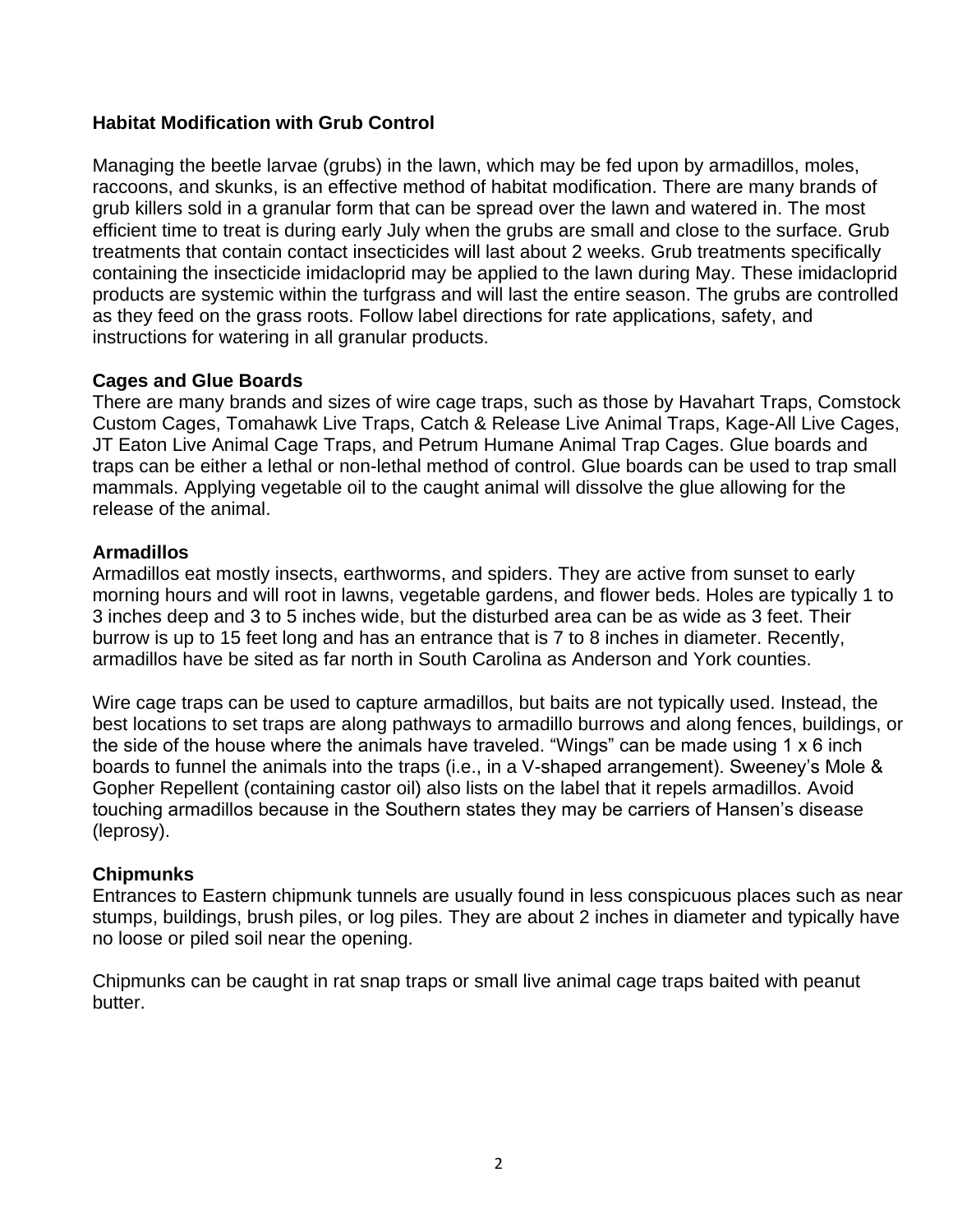#### **Ground Hogs**

Ground hogs have been known to visit vegetable gardens and help themselves to broccoli, carrot tops, and beans. They are active during daylight hours. Their burrow entrance is usually 10 to 12 inches in diameter and is distinguished by a large mound of excavated dirt.

Groundhogs can be caught using larger wire cage traps. Use pieces of cantaloupe, sweet corn, or lettuce to entice groundhogs into the trap.

#### **Moles**

As moles create deep tunnels, or encounter roots, rocks or hard to compress clay soils in shallow tunnels, they push the excess soil out of the tunnel and to the surface. These so-called mole hills can be from 2 inches to 24 inches tall and are volcano shaped. Over time, they may flatten and become a bare area. Moles are meat eaters or carnivores (remember: "M"ole=meat eater) primarily feed on beetle larvae (grubs) and earthworms.

Mole may be controlled within their tunnels with poison worm baits that are inserted into actively traveled tunnels. These baits contain bromethalin, which will work within 24 hours after being eaten to kill the moles. Examples of brands are Motomco Tom Cat Mole Killer, Talpirid, Victor Moleworms Kill Moles, and Sweeney's Kill Moles Poison Moleworms. Follow the label directions for use, including the determination of which tunnels are actively used by the moles. Use with caution as the poison worm baits are poisonous to children and pets.

#### **Raccoons and Skunks**

Damage from raccoons and skunks occurs at night. They dig holes in lawns and gardens, looking for grubs and other insects. The holes are typically cone-shaped and 3 to 4 inches wide, but the area disturbed may be as wide as 10 inches. Both have been known to peel back newly laid sod.

Traps may be baited with watermelon, sweet corn, honeybuns, bacon, wet cat food, fish, or any cooked fatty meat for raccoons. Skunks can be baited with sardines, canned cat food, bacon, or bread with peanut butter into wire cage traps. Some trap brands are available with solid sides to prevent the person from being sprayed through the cage during removal. However, it may be advisable to hire a professional to remove animals, such as raccoons and skunks which are capable of transmitting rabies.

# **Squirrels**

Eastern grey squirrels will bury and dig up nuts in the lawn and in mulched beds. Shallow holes are typically 2 inches in diameter and there is no mound of soil around them. The first step in squirrel habitat modification is to purchase squirrel resistant bird feeders with protective domes as this will reduce access to a food source.

Squirrels can be baited into wire cage traps with sunflower seeds or peanut butter. They may be repelled by the use of sprays containing capsaicin, such as: Scoot Squirrel Repellent, Bonide Go Away! Deer & Rabbit Repellent, Hot Pepper Wax Animal Repellent, Squirrel Away, or Havahart Critter Ridder.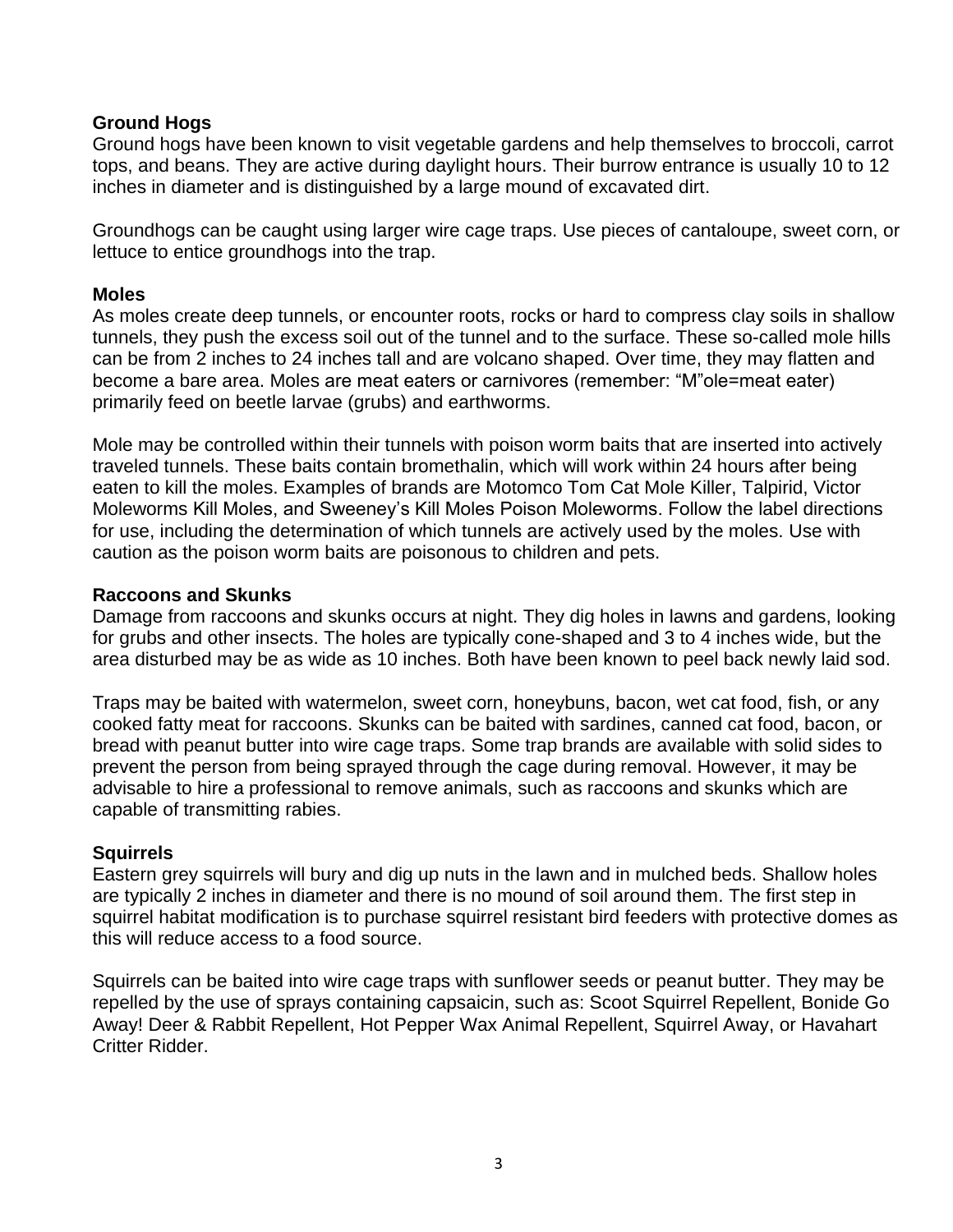# **Voles**

Voles are small rodents, also called meadow mice or field mice. They do not hibernate, so they may be seen any time of the year. They construct surface runways as well as underground tunnels. They are vegetarians (remember: "V"ole = vegetarian) and eat a variety of plant material, especially hostas, roses, nandinas, and hibiscus. Tunnel entrances are 1 to 1½ inches in diameter and no mound of soil is present.

Voles can be caught using apple slices as bait in the wire cage live traps or in rat snap traps placed near their holes. Poison peanuts may also be put in the holes, but used with caution in the presence of children and pets.

#### **Lesson Summary:**

After properly identifying the wildlife pest, proper control methods appropriate to the animal species involved may be used. Habitat modification should be the first step of control as it limits the animal's access to food, water, or shelter before resorting to more severe tactics. It is important to know the laws governing wildlife nuisance removal before attempting removal practices, and the ecological impact of using poisons and how they may affect other non-targeted species.

#### **Suggested Activities:**

Identification of animal species that are commonly classified as wildlife pests in South Carolina

Identification of the types of holes and dens that nuisance animals make along with their dietary preferences.

Identification of various means of control to use for specific nuisance animals along with proper knowledge of how to implement them.

How to properly bait, according to the target species, and set up a live trap.

#### **Suggested Materials:**

Fact Sheet 37 Forestry and Natural Resources, Greg Yarrow, Professor of Wildlife Ecology, Extension Wildlife Specialist

[http://www.clemson.edu/extension/natural\\_resources/wildlife/publications/pdfs/fs37\\_wildlife\\_dama](http://www.clemson.edu/extension/natural_resources/wildlife/publications/pdfs/fs37_wildlife_damage_management.pdf) [ge\\_management.pdf](http://www.clemson.edu/extension/natural_resources/wildlife/publications/pdfs/fs37_wildlife_damage_management.pdf)

HGIC 2362 Wildlife Control <http://www.clemson.edu/extension/hgic/pests/pdf/hgic2362.pdf>

HGIC 2364 Holes in the Lawn<http://www.clemson.edu/extension/hgic/pests/pdf/hgic2364.pdf>

South Carolina Department of Natural Resources http://www.dnr.sc.gov/wildlife.html <http://www.dnr.sc.gov/wildlife/nuisance.html>